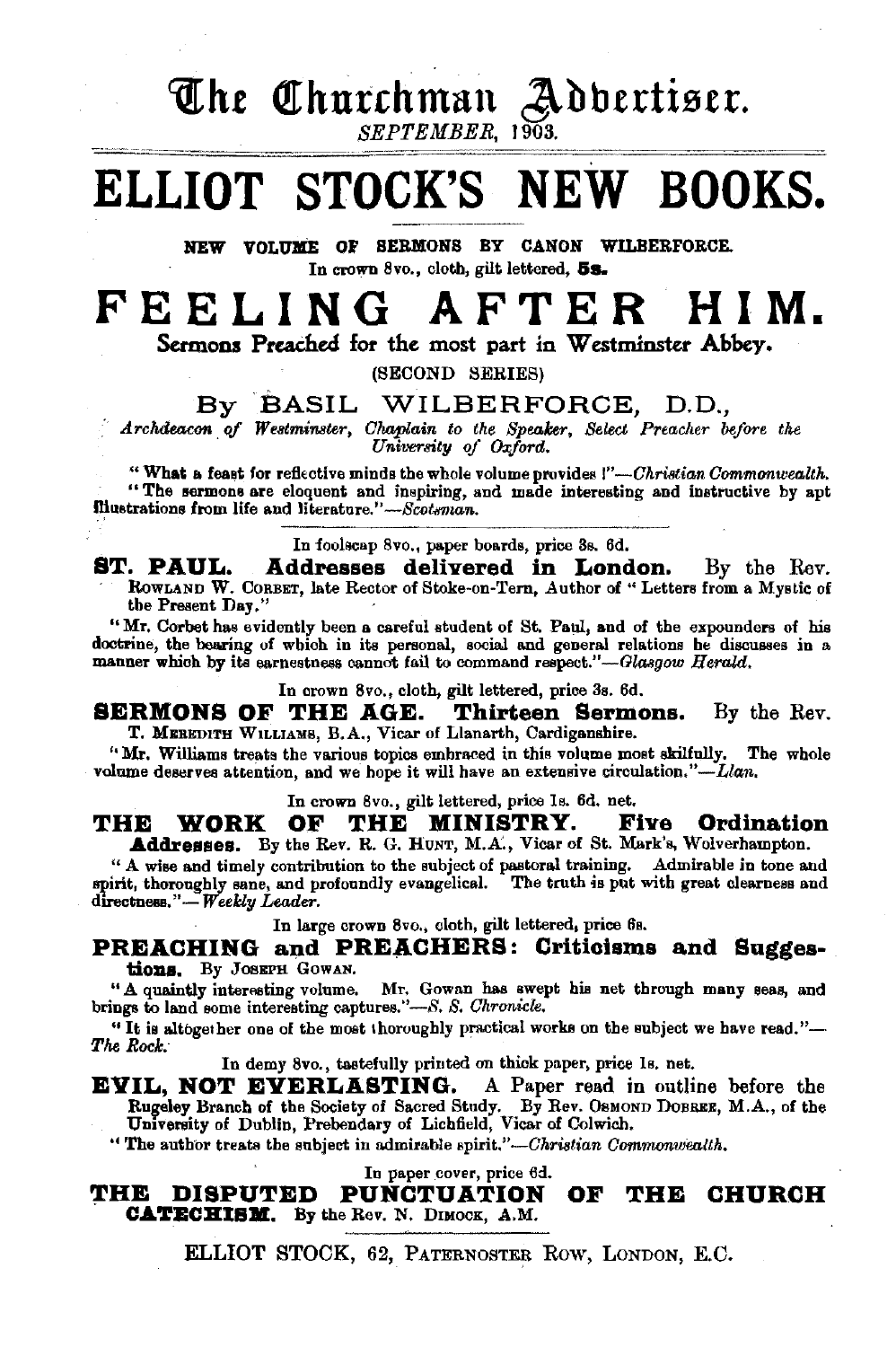" The late Prof. Henry Drummond has found a successor in this volume." *Glasgow Hemld.* 

### **The Religious Sense in Scientific Aspect. its**

#### **EV GREVILLE MACDONALD. M.D.**

Crown. Svo., Illustrated. Price as. 6d,

" A very interesting and instructive book."—Methodist Times.<br>"This is theology. This is God and the doctrine of God, and that it is revealed through<br>Nature makes it not the less true and not the less a revelation. This is

"It is very refreshing to find a man who thinks for himself, expresses himself in a novel and unconventional style, and whose treatment compels his readers to follow him closely and weigh him carefully. The book is illustr

thought-provoking matter."—Record.<br>"A most interesting book....Thoughtful readers will much enjoy the various definitions<br>scattered throughout the book."—Church Family Newspaper.<br>"It is refreshing to read so delightful a b

"The most important volume dealing with the relations of Religion and Science since the late Professor Henry Drummond's 'Natural Law in the Spiritual World,' and 'The Ascent of late Professor Henry Drummond's 'Natural Law in the Spiritual World,' and 'The Ascent of Man.'... The lines of thought are firmly drawn, and the scientific illustrations are admirable.<br>... All readers will unite in appreci

HODDER & STOUGHTON, 27, PATERNOSTER ROW, LONDON, E.C.

*In Crown 8vo., cloth, price 'ts. 6d.* 

# **THE GOAL OF THE UNIVERSE**

**or, The Travail of the World's Saviour.** 

#### By S. W. KOELLE, PH.D.,

*.Author of "Mohammed and Mohammedanism Critically Considered."* 

#### EXTRACT FROM PREFACE.

THE book containing the record of God's revelations begins with the creation of man, but immediately follows the statement that, by the creature's own failure in a testing time, sin has entered into the world, and brought with it a long train of evils, including death. These opening portions of the Bible furnish the necessary light for the right apprehension of all later developments in the history of the human race. What follows in the Sacred Word is a record of the various measures adopted by the Creator for the recovery of His creatures and the restitution of His world to its original 'goodness.' The religion of the Bible is a religion of restoration; its central figure is a 'Saviour'; it is the Creator become the Saviour.

ELLIOT STOCK, 62, PATERNOSTER ROW LONDON, E.C.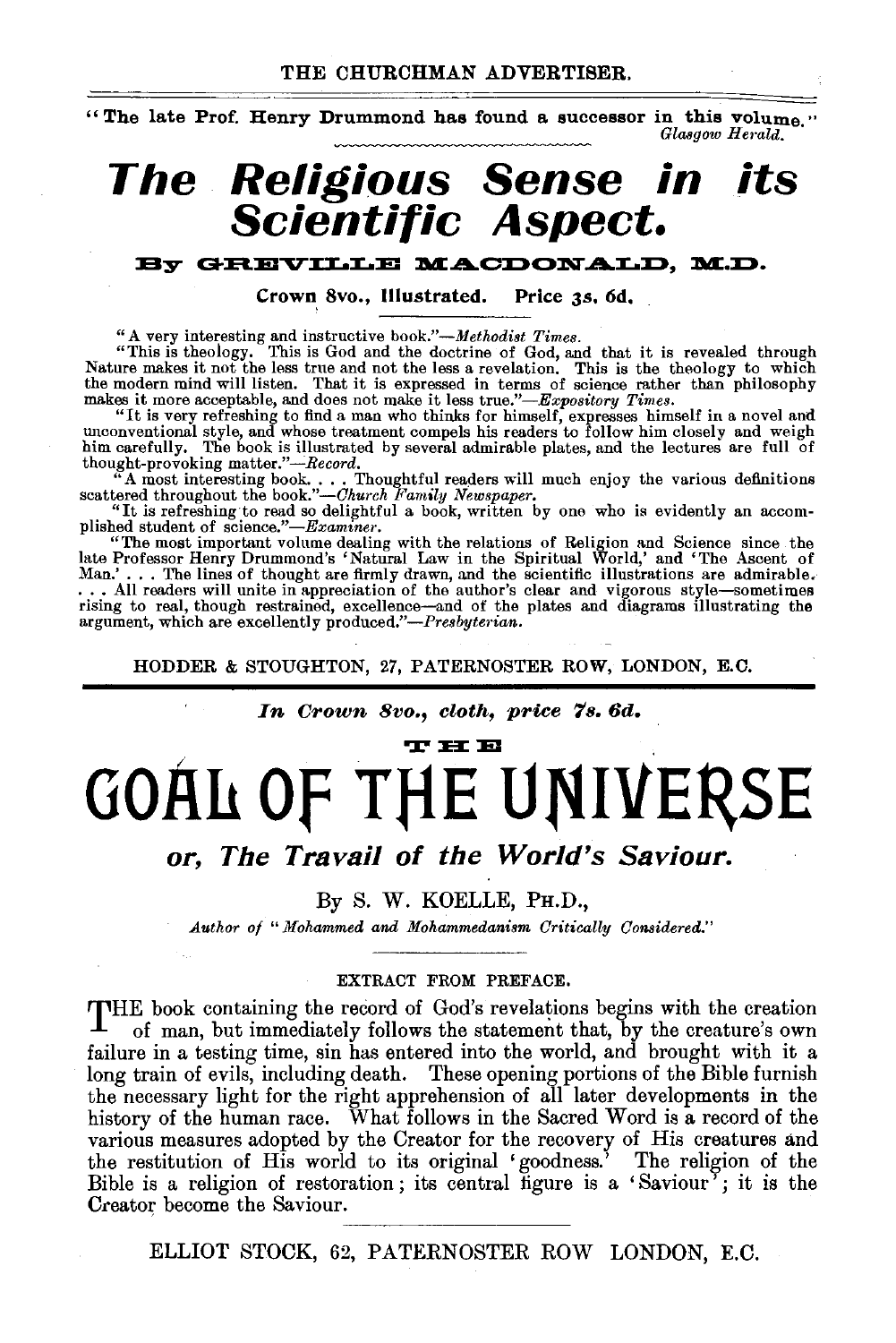#### THIRD EDITION NOW READY.

*In crown 8vo., cloth, gilt lettered, price* 28. *6d. net.* 

# **VITAL RELIGION;**

OR,

## **The Personal Rnowledge of Christ.**

**BY** 

### Rev. G. **H.** S. WALPOLE, D.D.,

*Principal of Bede College, Durham.* 

"The keynote of this interesting and beautiful book is the thought that religion is essentially the life of friendship and intimacy with God revealed in Jesus Christ .••• We have no hesitation in saying that Dr. Walpole bas given us a work of real spiritual value, and we heartily commend it to all thoughtful readers, especially to those who lament the 'decay of experimental religion.' The present volume is a solid contribution to the solution of the problem how 'to find a basis for faith in actual experience.'"-Guardian.

''Dr. Walpole writes with a true moral passion. He pleads for a deeper, more intimate, more vital knowledge of God. Nothing could be more appropriate in a series calling itself ' The Church's Outlook for the Twentieth Century' than a volume like this, that sends us back to the fountain and source of all spiritual life." $-\tilde{N}ew$  *York Churchman.* 

"The perusal of that bigh.toned book bas been to us a source of refined pleasure."- *Weekly Leader,* 

"We must congratulate Dr. Walpole on having produced a very valuable work. It is of supreme importance that the personal element in religion should not be neglected, and that due attention be paid to the development of inner spiritual life Dr. Walpole calls attention to real needs, and he gives excellent advice as to the means of satisfying them."-Pilot.

"No one who wishes to follow his argument will regret the half.crown it costs, so exceed· ingly helpful and uncommon is his treatment of the profoundest of all subjects-Living union with our Living Lord."-Church Bells.

"This is a fresh and interesting presentation of a perennially important subject. • . . The book is characterized by a spirit of true devotion to our Lord, and is marked throughout by earnestness of thought and appeal."-Life of Faith.

"Contains many new and helpful thoughts."-Mission *Field.* 

" It has the tone of sincere and earnest piety and the ring of honest conviction. In other words, we like the book and we like the personality which seems to lie in peace and confidence behind *it."-Saint Andrew.* 

"There is a deal of force in the author's words about marriage, the shams of so-called worship, prayer, attitude, and daily duty."-Family Churchman.

" Many and weighty thoughts are expressed on the subject, which deserve careful consideration."-Liveryool *Mercury.* 

ELLIOT STOCK, 62 PATERNOSTER ROW, LONDON, E.C.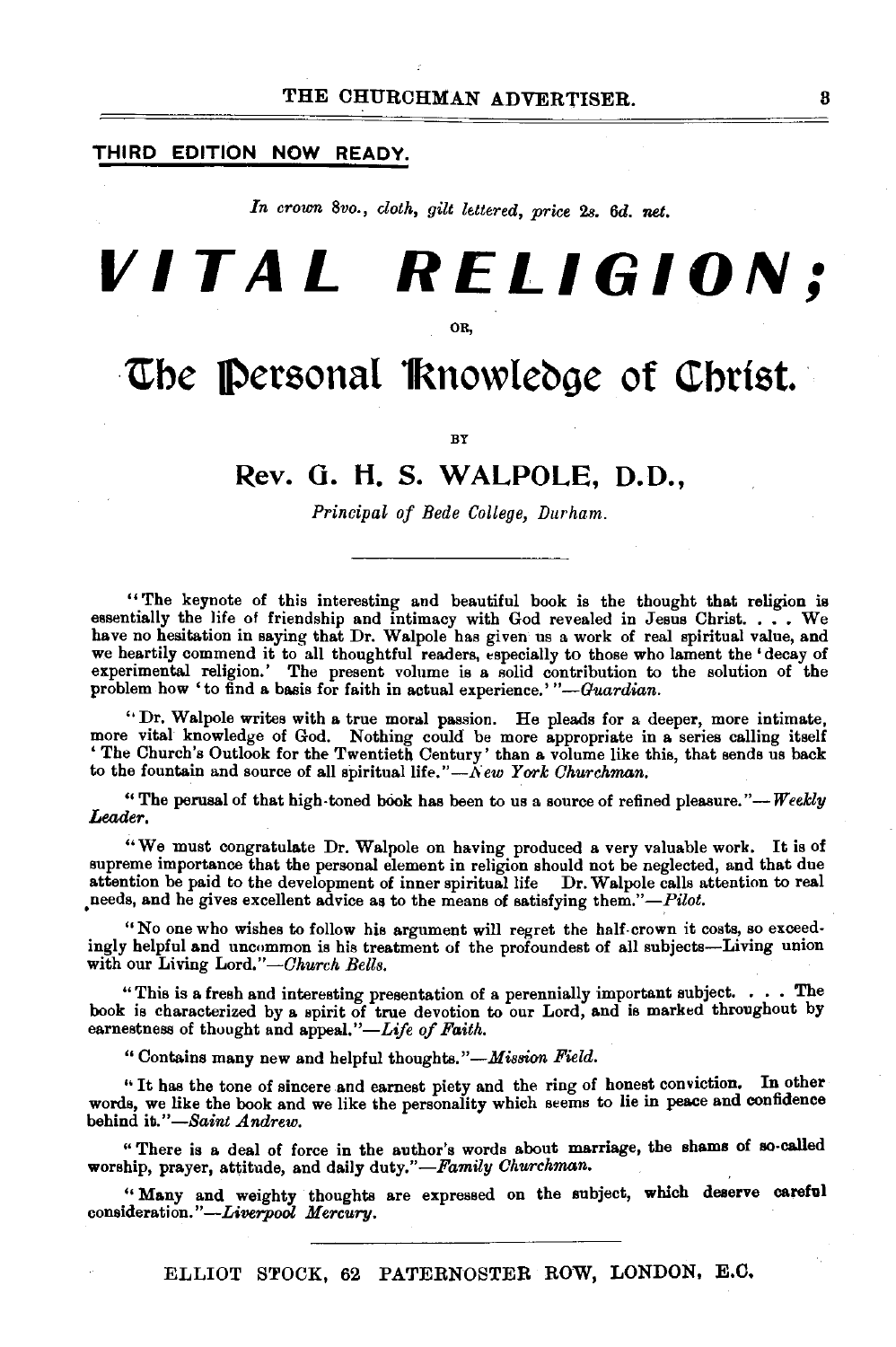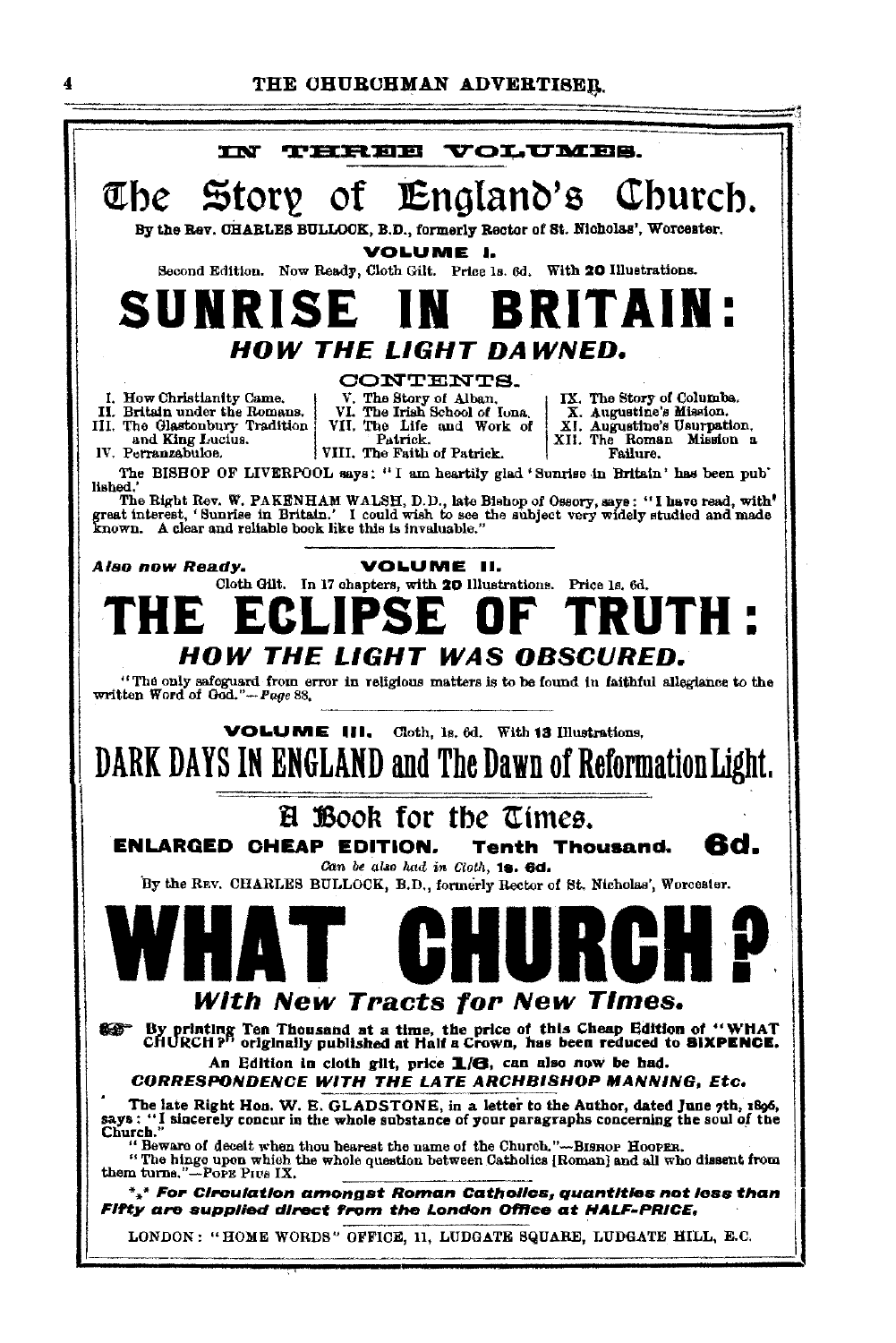# The *M*ational Protestant Church Union.

To Maintain the Principles of the Reformation as set forth in the Prayer Book and Articles of the Church of England.

President-W. D. CRUDDAS, Esq. Chairman-The Rev. Prebendary WEBB-PEPLOE, M.A. Treasurer-T. F. VICTOR BUXTON, Esq. Secretary-Sir C. ROBERT LIGHTON, Bart.

The Hational Protestant Church Union witnesses for-

- 1. The supremacy and sufficiency of the Holy Scriptures as the Word of God.
- 2. The sole and sufficient efficacy of the sacrifice of the Lord Jesus Christ upon the Cross.
- 3. The justification of man by faith only in the Lord Jesus Christ.
- 4. The right of every believer to direct and unimpeded access to God, through Christ.
- 5. The freedom and sovereignty of the work of the Holy Spirit in sanctification.

#### WILL YOU HELP THIS IMPORTANT WORK?

For List of Publications, Terms of Membership, etc., apply to the Secretary, N.P.C.U. 324, REGENT STREET, LONDON, W.

#### EDUCATIONAL.

### WEYMOUTH COLLEGE. A fully equipped Public School

in which Boys are definitely prepared for the Universities, any of the Professions, or for Business Life. Very healthy situation by the sea. Splendid Fields for Cricket and Football. Reduction made for the sons of Clergy and Officers. The religious teaching of the school is Protestant and Evangelical.

Apply to H. C. BARNES-LAWRENCE, M.A., The College, WEYMOUTH, Dorsetshire.

#### COLLEGE. MICHAEL'S ST. Near TENBURY, WORCESTERSHIRE.

ROYS thoroughly prepared for Public Schools. Most healthy situation; large playing fields and Fives Courts; separate cubicles. Head master, REV. W. A. RENWICK, M.A., late Scholar of Hertford College, Oxford.

> APPLY: REV. THE WARDEN.

## DAVENTRY GRAMMAR SCHOOL.

Founded A.D. 1600.

DUBLIC SCHOOL EDUCATION at moderation staff of University Graduates in Honourse Entrance scholarships. Special terms for sons of clargy and medical men. Sonnd Church teaching<br>Healthy situation, 800 feet above sea-level. Go

Entrance Scholarship for Sons of Clergy materially reducing Pees. For Prospectus apply : REV. H. JOHNSON, Head Master.

5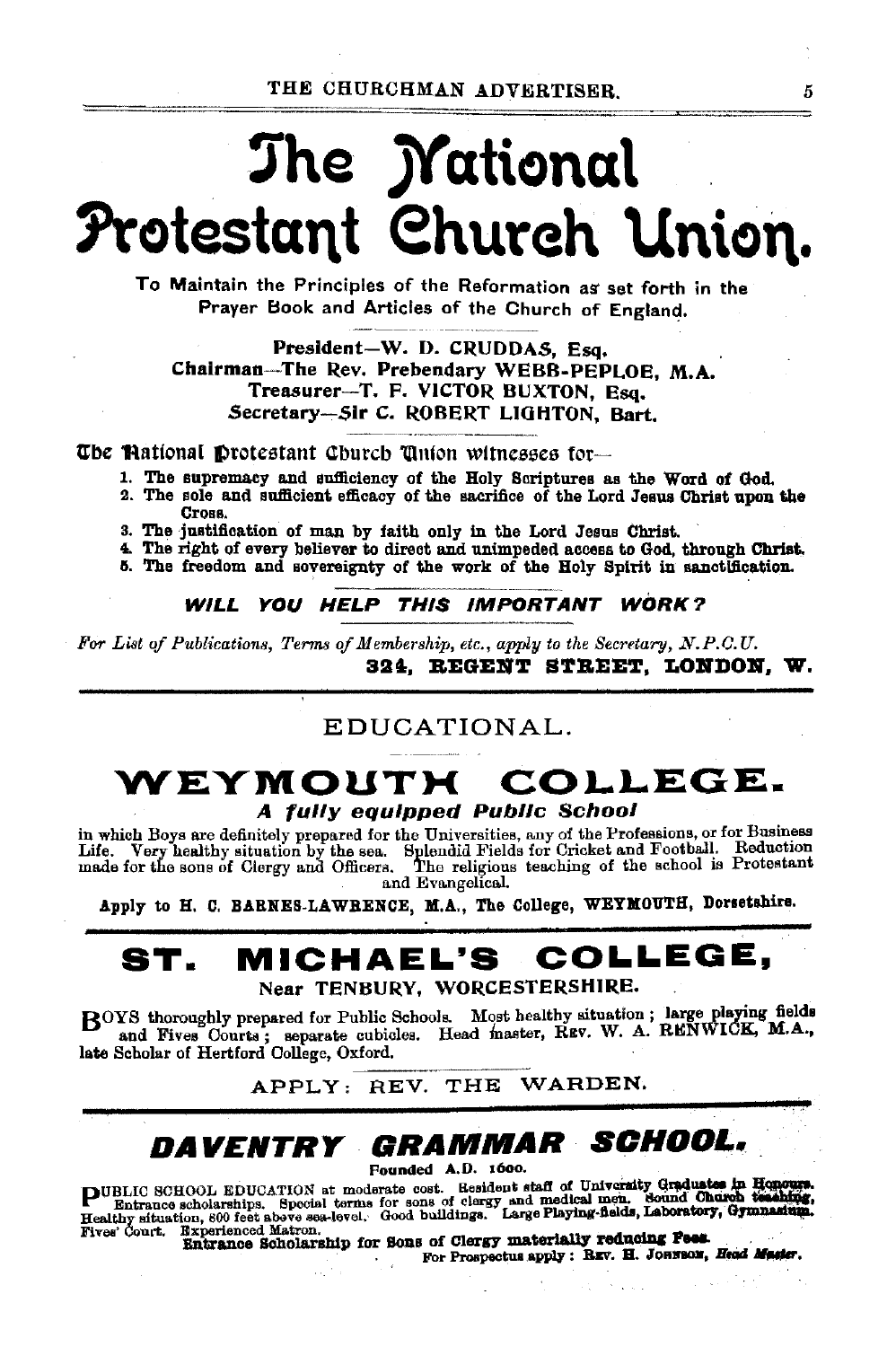#### ECCLESIASTICAL INSURANCE OFFICE. LTD.

11, NORFOLE STREET, STRAND, LONDON, W.C.<br>3. BURGLARY INSURANCE. GL. FIRE INSURANCE. **GLASS INSURANCE.** 

The Surplus Profits are devoted to Institutions, etc., which are for the bonefit of the Clergy and of Church objects.

For Information and Forms, apply at the Joint Offices of the Ecclesiastical Insurance Office,<br>Ltd., and the Clergy Pensions Institution, 11, Norfolk Street, Strand, London, W.C.<br>JOHN DUNCAN, F.I.A., Secretary.

"This is a serious attempt made in good faith to help the Clergy to help themselves, and to husband the existing resources of the Church."-Guardian.

#### INSTITUTION. PENSIONS CLERGY

The distinguishing characteristic of the scheme of the Institution may be concisely stated in the three<br>words, "Self-help aided." Clergymen who wish to secure the benefits of the Institution for themselves or their<br>words,

words, "Self-belp aided." Clergymen who wish to secure the benefits of the Institution for the<br>millies exercise self-help by making payments in purchased. The Institution comprises the following :<br>applied to augment the Be

### THE SOCIETY FOR RELIEF (SYRIAN COLONIZATION FUND)

Employs 70 Jews at Abraham's Vineyard, Jerusalem, in cultivation of ground, quarrying and dressing stone, building, and olive oil soap making, and distributes drinking water to many hundreds of poor Jews who have no supply from-rock-hewn cisterns, constructed by Jews on the vineyard. Also gives clothing and food to 1,500 mothers, mostly sick, feeble, or blind, with families.

FUNDS URGENTLY NEEDED that more of the starving Jews may be employed. CONTRIBUTIONS THANKFULLY RECEIVED by-

F. A. BEVAN, Hon. Treasurer, 54, LOMBARD STREET, E.C. Mesers. DRUMMOND, Bankers, 49, CHABING CROSS, S.W.

and<sup>í</sup> by E. A. FINN, Secretary, 41, PARLIAMENT STREET, S.W., where the Olive Oil Soap may be had for 4/- per doz. tablets, post free.

#### $, ,$ LIBERATOR FUND. REI

Datron: H.R.H. PRINCE CHRISTIAN.

£10,000 required to Relieve New and Urgent Cases.

HUNDREDS of aged and afflicted victims, so cruelly robbed of their life-savings by the great Liberator Fraud, just as they were hoping to enjoy the fruit of their industry and thrift. Many of them are members of the Church of England. Cheques and P.O.'s should be sent to the Secretary, Rev. J. STOCKWELL WATTS, 16, Farringdon Street. E.C.



Strand, London, W.C.

In crown 8vo. Paper cover. Price 6d. **THE** ETHIC OF CHRISTIANITY. A Paper read before the Christo-Theosophic Society. BY THE Rev. R. W. CORBET, M.A. LATE RECTOR OF STOKE-ON-TERN.

Author of "Redemption," "Letture of a Mystic of the Present Day," and "Addresses on St. Paul."

ELLIOT STOCK, 62, PATERNOSTER ROW, LONDON, E.C.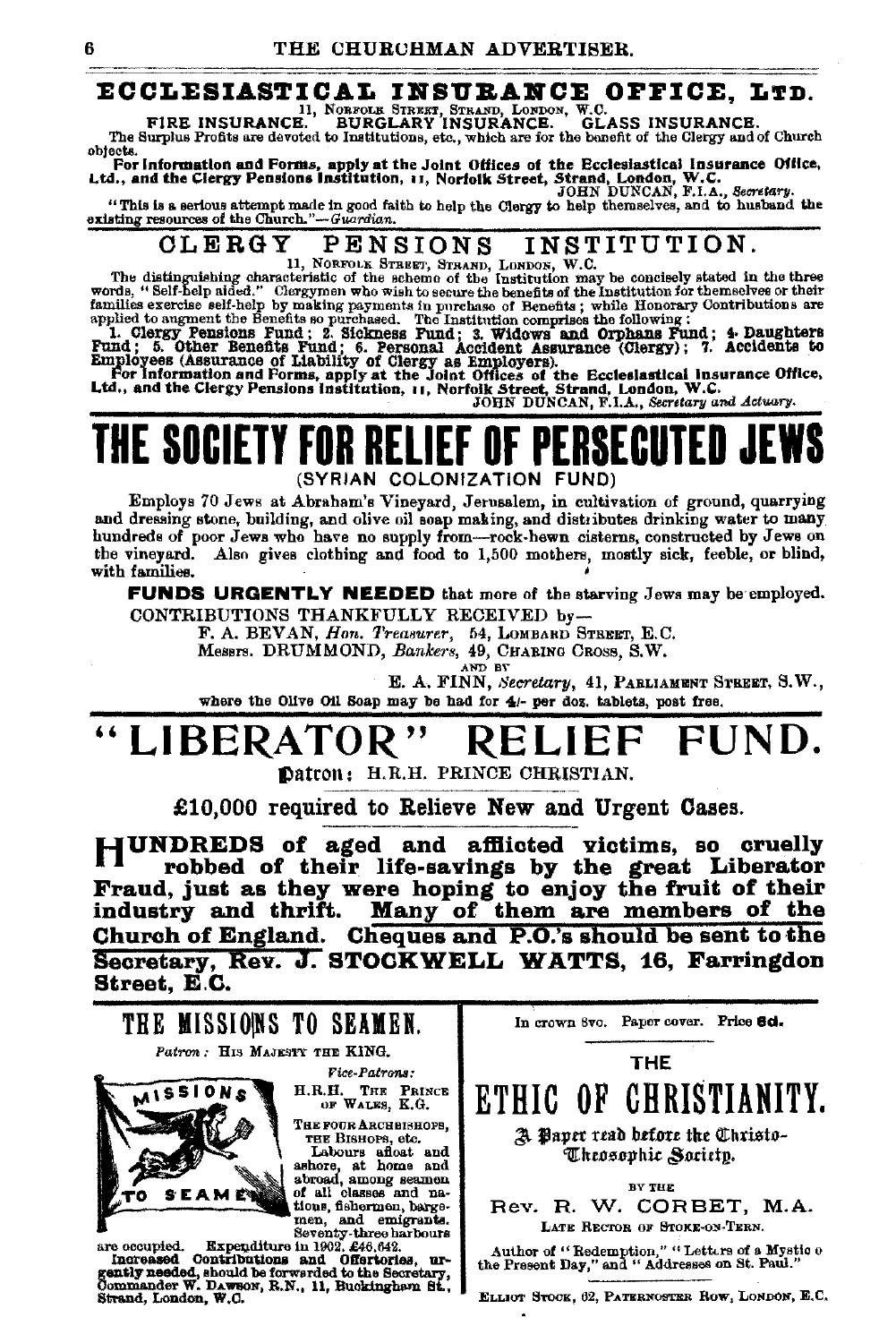In crown 8vo., price 2s. 6d.

## THE SEVEN SIGNS. By Rev. A. A. BROCKINGTON.

"In commending the book to the notice of our readers, we would state that the author goes into detail upon each branch of his subject, and that he illustrates his points with a wealth of quotation."-Somerset Journal.

"This contribution to the symbolic interpretation of Scripture is scholarly as well as reverent."-Glasgow Herald.

"The book is gracefully written and deeply sympathetic."-Weekly Leader.

"The writer's deductions are suggestive and will repay perusal."—Church Sunday School.

ELLIOT STOCK, 62, PATERNOSTER ROW, LONDON, E.C.

#### PROTESTANT REFORMATION SOCIETY.

The OLDEST Church Society for the Maintenance of the Religious Principles of the Reformation.<br>The ONLY Mission to Roman Catholics in England.

(Established 1827.)

#### **EDUCATIONAL,** EVANGELISTIC. **MISSIONARY.**

Resident Missionaries to Roman and Ritualistic Centres.

Sermons and Lectures by the Rev. C. H. H. WRIGHT, D.D., M.A., Ph.D., Clerical and General Superintendent<br>Educational Lantern Lectures on Church History by the Secretary.

Cheap effective literature dealing with subjects of present importance.

Donations, Subscriptions, or requests for Lectures or Sermons should be addressed to the Secretary.

#### **Funds are Urgently Needed.**

WALTER A. LIMBRICK, Secretary, 62, Berners Street, London, W.

# $H$ E RISE and GROWTH of the<br>Protestant Alliance Magazine.

Being an abridged reprint of the Jubilee Issue (with a Series of Illustrations) explaining the Basis, Principles, and Work of the Protestant Alliance. PRICE ONE PENNY.

<u>2010 - 2010 - 2020 - 2020 - 2020 - 2020 - 2020 - 2020 - 2020 - 2020 - 2020 - 2020 - 2020 - 2020 - 2020 - 2020 - 2020 - 2020 - 2020 - 2020 - 2020 - 2020 - 2020 - 2020 - 2020 - 2020 - 2020 - 2020 - 2020 - 2020 - 2020 - 2020</u>

PROTESTANT ALLIANCE, Offices: 430, STRAND, LONDON. Opposite Charing Cross Hospital.



7